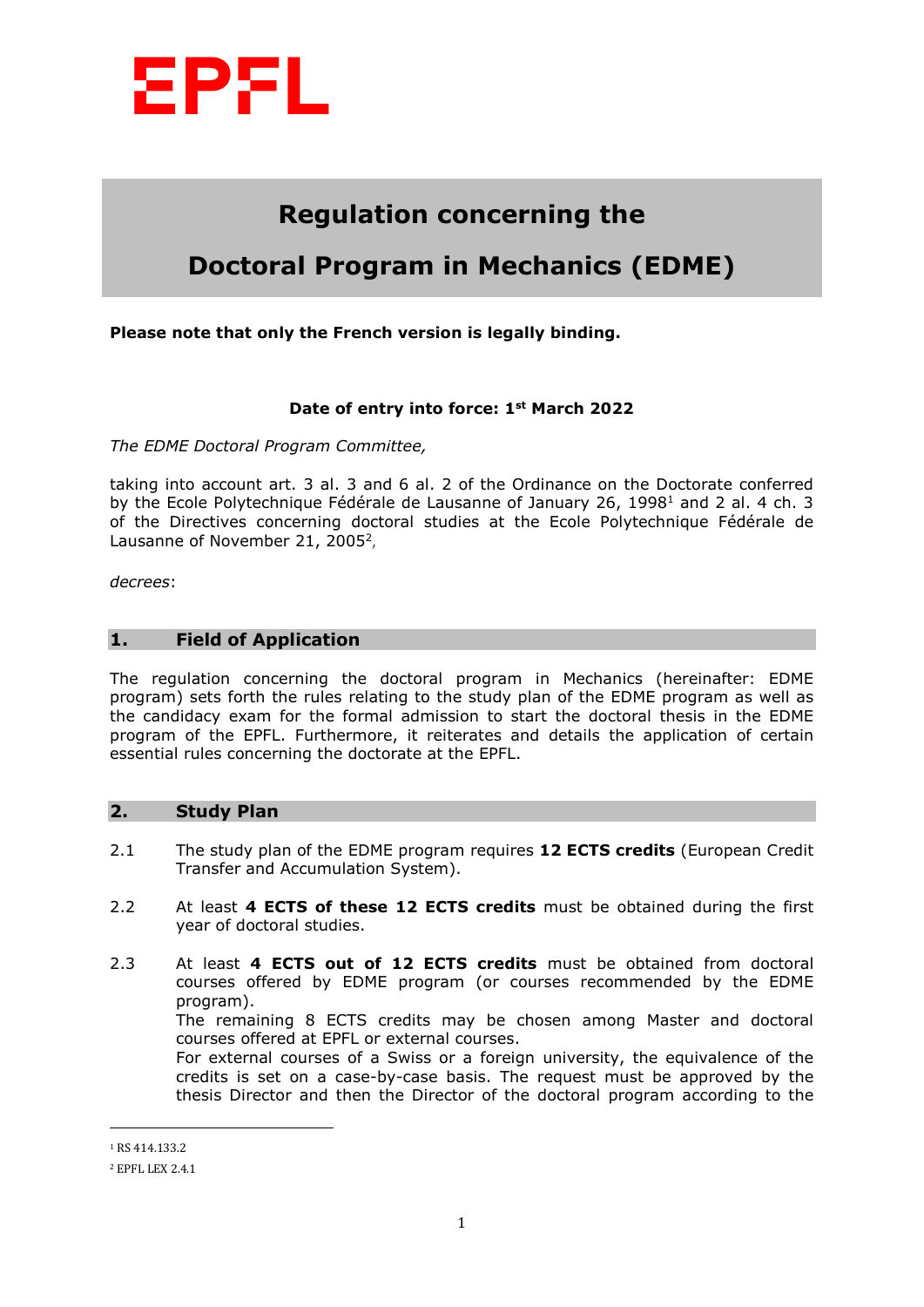conditions set by EDME program. The allowed credits coming from Master courses are limited to 4 (additional Master level course credits may be attained, upon authorization of the EDME program Director).

- 2.4 **8 ECTS credits** (including the 4 ECTS credits from doctoral courses offered by EDME program) must be chosen in agreement with the thesis Director.
- 2.5 Up to **4 ECTS credits** but not those required for the first year can be chosen by the doctoral candidate from all EPFL doctoral course books (including transferable skills courses) without the approval of neither the Program Committee nor the thesis Director (Doctoral commission decision, Cdoct 107, May 2015).

# **3. Candidacy Exam**

- 3.1 To be formally admitted to start a doctoral thesis at the EPFL, the doctoral candidate must successfully pass the candidacy exam at the end of the 1st year of doctoral studies (art. 6 and 8 al. 1 let. a of the Ordinance on the Doctorate and art. 8 al. 1 and 2 of the Directives concerning doctoral studies at the EPFL). The candidacy exam consists in an oral presentation of approximately thirty minutes by the candidate about his·her research proposal. It is followed by questions from the jury. The candidate must demonstrate the originality of the thesis subject, the objectives and methods envisaged, as well as the hypothesis and related scientific arguments, including the general context of the thesis subject, state of the art of research in the area, position of the doctoral candidate's work within the research area, plan and methodology for the research project, as well as the timeframe for its completion.
- 3.2 The jury of the candidacy exam is composed of a President (who is a member of the EDME program), the thesis Director and the thesis co-Director (if applicable), one expert (preferentially from EPFL, external to the laboratory of the candidate and the thesis Director), and optionally a second expert.
- 3.3 After jury deliberations, the jury President verbally informs the candidate of the result of the candidacy exam. Possible jury recommendations are communicated in writing thereafter. The candidate then receives from the EPFL, a decision to formally admit or refuse the start of a doctoral thesis at the EPFL (art. 8 al. 2 of the Ordinance on the Doctorate).

# **4. Annual Report**

During the thesis work, the doctoral candidate has the obligation to submit an annual progress report each year, starting one year after his·her candidacy exam. The candidate submits a summary of the work progress, as well as a point-by-point self-evaluation. In parallel, the thesis Director (and co-Director when applicable) complete an analogous assessment of the work progress. After a joint discussion the report is cosigned by the candidate and the thesis Director (and co-Director when applicable). The candidate then also discusses the progress and wider context with the mentor and they confirm to have met in the annual report, without reporting the content of the discussion which is confidential. Finally, the program Director will add his·her signature to the report. The candidate ensures that the above process is finalized within one month (art. 10 al. 3 and al. 4 of the Ordinance on the Doctorate at the EPFL).

# **5. Mentoring**